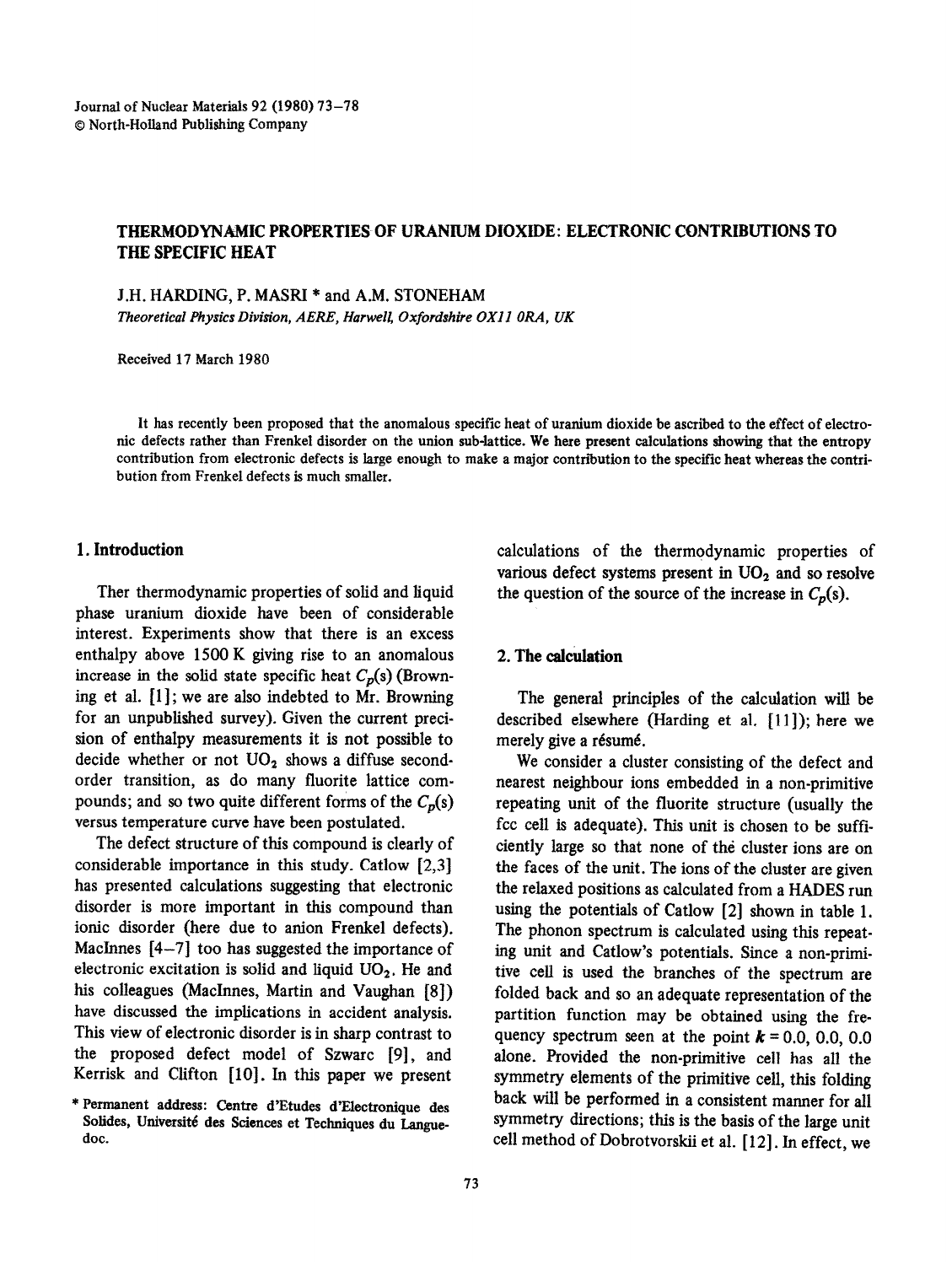Table 1 Potential set for UO<sub>2</sub> used in the calculations

| $Z e  = 4.0$                          |  |  |  |  |  |
|---------------------------------------|--|--|--|--|--|
|                                       |  |  |  |  |  |
| $= 1217.8$<br>$A_{12}$ (eV)           |  |  |  |  |  |
| 0.3871<br>$P_{12}(A) =$               |  |  |  |  |  |
| $A_{22}$ (eV) = 22 764.3              |  |  |  |  |  |
| $P_{22}$ (Å) =<br>0.149               |  |  |  |  |  |
| $C_{22}$ (eV/A <sup>6</sup> ) = 112.2 |  |  |  |  |  |
| $Y +  e  = 6.54$                      |  |  |  |  |  |
| $Y -  \rho  = -44$                    |  |  |  |  |  |
| $K_{\text{L}}$ (eV/A2) = 103.38       |  |  |  |  |  |
| $K_{-}(eV/A^2) = 292.98$              |  |  |  |  |  |
|                                       |  |  |  |  |  |

replace the integral over wavevector which appears in the partition function by a sum over branches at special points in the zone:

$$
\frac{1}{\Omega} \int\limits_{0}^{\infty} dk F(k) \rightarrow \sum_{i} F_{i}(k=0) / \sum_{i} 1.
$$

Further, since in this case all we are interested in is the difference between a value for the defect cluster and a value calculated for the perfect crystal; provided we calculate the perfect crystal using the same method and the same repeating unit as used for the defect cluster we can use non-primitive unit cells which do not all have all the required symmetry elements.

We thus approximate the partition function

$$
\ln Q = \ln \Omega_0 - \frac{U_0}{k_B T} - \int_0^{\infty} dk \sum_n \ln \left[ 1 - \exp\left(-\frac{h\nu_{nk}}{k_B T}\right) \right]
$$
  

$$
U_0 = E_0 + \int_0^{\infty} dk \sum_n \frac{1}{2} h\nu_{nk} ,
$$

(where  $E_0$  is the internal energy and  $\Omega_0$  the configurational term) as

$$
\ln Q = \ln \Omega_0 - \frac{U_0}{k_B T} - \sum_n \ln \left[ 1 - \exp\left( -\frac{h\nu_{n0}}{k_B T} \right) \right],
$$
  

$$
U_0 = E_0 + \sum_n \frac{1}{2} h\nu_{n0},
$$

and then calculate thermodynamic properties using the standard relations

$$
S = Nk_{\rm B}T(\partial \ln Q/\partial T)_v + Nk_{\rm B} \ln Q ,
$$
  

$$
A = -Nk_{\rm B}T \ln Q .
$$

## 3. **calculations on the perfect lattice**

Since we propose to use these potentials to obtain a frequency spectrum for the lattice it is of interest to see how well the phonon dispersion curves are reproduced. This has been done and the results compared with the measurements of Dolling et al. [3]. This is shown in fig. 1. The discrepancy between theory and experiment is of the order of IO% at worst and is usually considerably better. We have also calculated the perfect crystal entropy using various repeating units and these results are compared with the powder experiments of Huntzicker and Westrum [14] (fig. 2). Also we compare with the curve produced by the



Fig. 1. Phonon spectrum of  $UO<sub>2</sub>$ . The experimental data are from Dolling et al. [13]; the full lines are our calculations using Catlow's potential.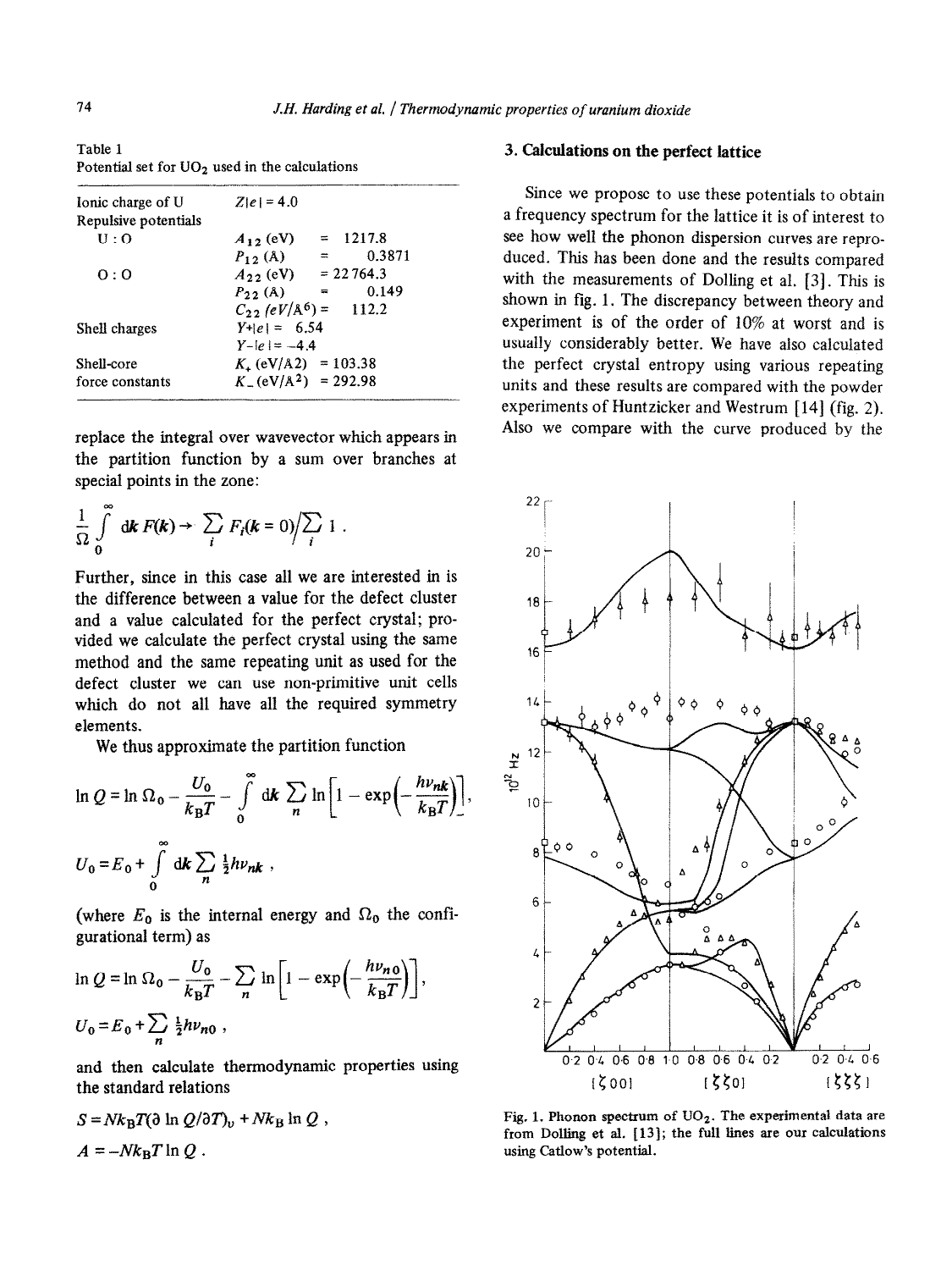

Fig. 2. Entropies for  $UO<sub>2</sub>$  in cal/mol  $\cdot$  K from powder experiments and from theory, (1) Cell  $2 \times 2 \times 2$ , sampled at  $k =$  $(0, 0, 0)$ . (2) Cell  $2 \times 2 \times 2$ , sampled at  $k = (0, 0, 0)$ ,  $(1/2, 0, 0)$ **0).** (3) Cell  $2 \times 4 \times 2$ , sampled at  $k = (0, 0, 0)$ .

empirical equation of Kerrisk and Clifton [10] for  $C_v$ using an Einstein-type model (fig. 3).

These results give some confidence that the method for calculating the partition function proposed in section 2 is giving proper weight to the physically important areas of  $k$  space.

#### 4. **Calculations on the electronic defects in UOz**

We shall consider the electronic defects using the small polaron model; that is to say that the electrons promoted from the valence hand are considered as localised on  $U^{3+}$  cations. To make the necessary calculations we shall assume that the only effect of an electron leaving or being attached to a uranium ion is on the ion charge (i.e. we assume the uranium shell charges and the uranium-oxygen potentials are the same as in the perfect lattice).

We begin by calculating the Helmholz energy of formation and entropy of formation of the defect on the assumption that the defect density is sufficiently low so that the hole and electron states do not interact. The relevant data and results appear in tables 2 and 3. We have considered two estimates of the partition function: One where the  $\boldsymbol{k} = (0.0, 0.0, 0.0)$ point alone is considered, and one where the  $k =$ (1 .O, 0.0, 0.0) point is considered as well. The second calculation should be the more accurate. The first case  $(A)$  gives an entropy of formation of 9.1 cal/ mol $\cdot$ K in the range 1800-3000 K and a Helmholz free energy of formation as shown in fig. 4. Case B gives a lower entropy of formation of 7.3 cal/mol  $\cdot$  K and a correspondingly higher free energy of formation.



Fig. 3. Specific heat of UO<sub>2</sub> in cal/mol  $\cdot$  K at constant volume, from Kerrick (1972) compared with theory. (1) Cell 4 x 4 x 2, sampled at  $k = (0, 0, 0)$ . (2) Experiment; the Dulong-Petit limit is shown. (3) Cell 2 × 2 × 2, sampled at  $k = (1, 0, 0)$ . Note that the origin does not correspond to  $C_v = 0$ .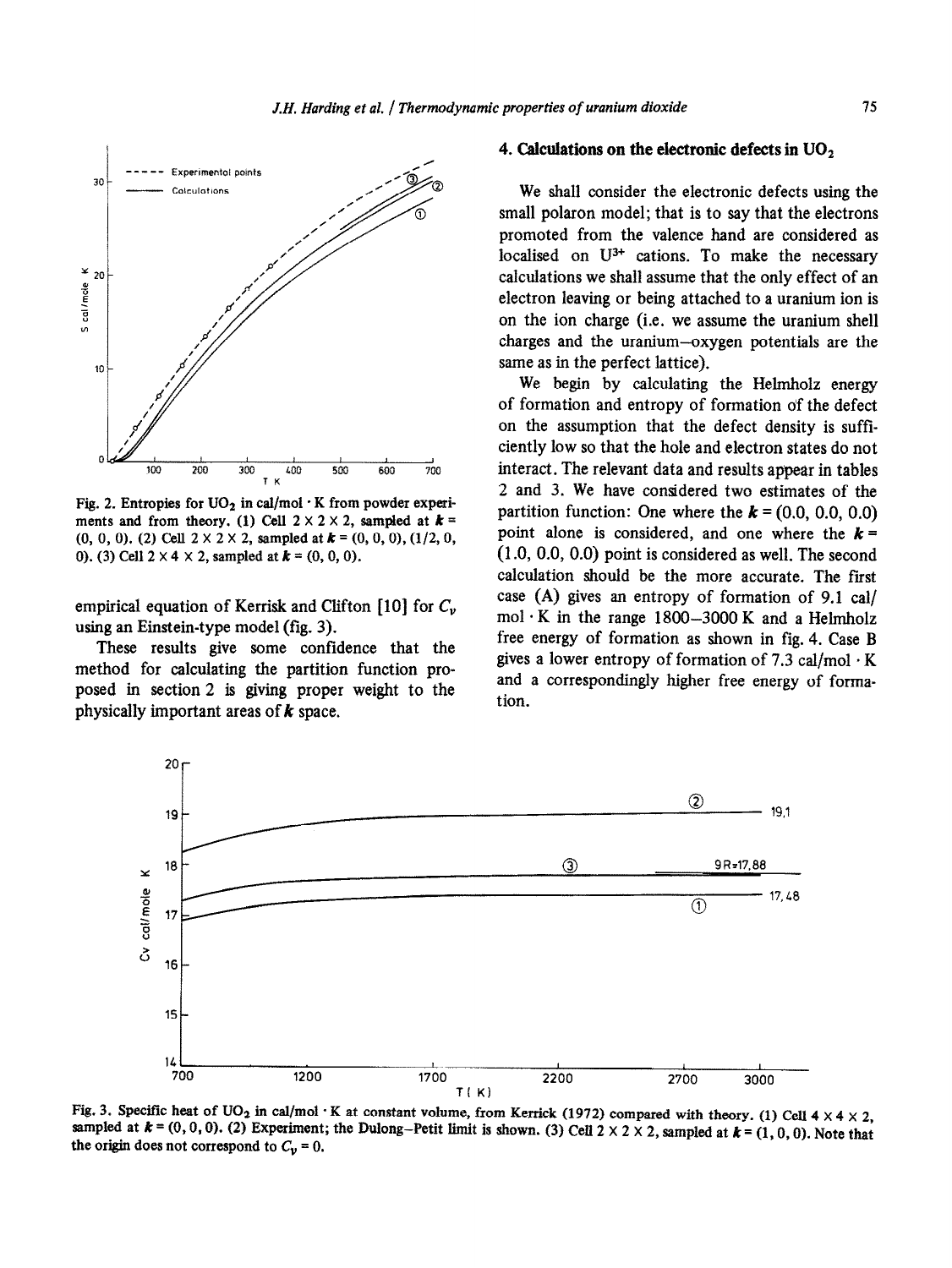# Table *2*

|  | Data for calculation of internal energy of electronic defects |  |  |  |
|--|---------------------------------------------------------------|--|--|--|
|  | (Grant and Pyper $[15]$ )                                     |  |  |  |

Ionisation potential for  $U^{4+} \rightarrow U^{5+}$  [I.P.(V)] = 46.57 eV Ionisation potential for  $U^{3+} \rightarrow U^{4+}$  [I.P.(IV)] = 31.86 eV  $\Delta U = \Delta U(HADES) + I.P.(V) - I.P.(IV)$ Electron-hole pair (i) at infinite separation<br>(ii) nearest neighbours all nearest neighbours along ( 100) direction (iii) nearest neighbours along (100) direction 1.74 eV (per atom) 1.64 eV (per atom) 1.65 eV (per atom)

For neither the  $U^{3+}$  nor the  $U^{5+}$  defect is there a recognisable local mode centred on the defects. However in both cases soft modes do appear. In the case of  $U^{3+}$  a mode appears at 19 cm<sup>-1</sup> corresponding to a twisting motion of the oxygen sub-lattice about the defect. This mode also appears for the  $U^{5+}$  defect at 49 cm<sup>-1</sup> and another mode involving the  $U^{4+}$  ions appears at  $56 \text{ cm}^{-1}$ .

We also consider the case where electron and holes are localised close together. Here we consider a U3+ ion and a  $U^{5+}$  ion as nearest neighbours in the [110] direction in a cluster containing all the nearest neighbours to this defect. Here we must take a larger repeating unit (four fee cells in square array in the (001) plane). Here we obtain an entropy of formation of 6.80 cal/mol  $\cdot$ K for the temperature range. The

Table 3 HADES calculation of internal energy of formation **of**  defects

|                        | Electron-hole pair               |                     |
|------------------------|----------------------------------|---------------------|
| $\bf(i)$               | at infinite separation           | $-11.24 \text{ eV}$ |
| (ii)                   | nearest neighbours along (100)   |                     |
|                        | direction                        | $-11.43 \text{ eV}$ |
| (iii)                  | nearest neighbours along (110)   |                     |
|                        | direction                        | $-11.41 \text{ eV}$ |
|                        | Frenkel pair $(O2$ interstitial) |                     |
| (i)                    | at infinite separation           | $5.12 \text{ eV}$   |
| (ii)                   | nearest neighbours along (111)   |                     |
|                        | direction                        | $5.20 \text{ eV}$   |
|                        | Frenkel pair (O" interstitial)   |                     |
| at infinite separation | 8.9 <sub>eV</sub>                |                     |
|                        | Frenkel pair $(O0$ interstitial) |                     |
| at infinite separation | 16.94 eV                         |                     |



Fig. 4. Helmholz free energy of formation of the electronhole pair assuming electron and hole are well separated. (A) Considering the  $k = (0.0, 0.0, 0.0)$  point only. (B) Considering the points  $\boldsymbol{k} = (0.0, 0.0, 0.0)$  and  $\boldsymbol{k} = (1.0, 0.0, 0.0)$ .

value does not depend significantly on the orientation of the defect, and is little different from the case where the electron and hole are at large distances from one another.

From these figures we may readily obtain a value for the concentration of defects assuming the reaction

$$
2 U^{4+} \rightleftharpoons U^{5+} + U^{3+}
$$

has reached equilibrium. We have

$$
K_{\text{eq}} = \frac{[e][h]}{[U^4^+]^2} = \frac{[e]^2}{[U^4^+]^2} = \exp\left(-\frac{\Delta A}{k_B T}\right),
$$

since the concentration of holes (or  $U^{5+}$  ions) must equal the concentration of electrons ( $U^{3+}$  ions). At a temperature of 2700 K we obtain a value for the equilibrium constant  $2.73 \times 10^{-4}$ , i.e. the concentration of electrons and of holes are both about  $1.65\%$ , and hence the total concentration of defects, counting both  $U^{3+}$  and  $U^{5+}$  is about 3.3%. A graph of this total concentration of defects over the temperature range of interest can readily be constructed (fig. 5).

It is clear that as the defect concentration mounts, the assumption implicit in the HADES calculation that the defect may be considered as enclosed in a block of pure (if distorted) crystal will break down; at these concentrations the effective elastic and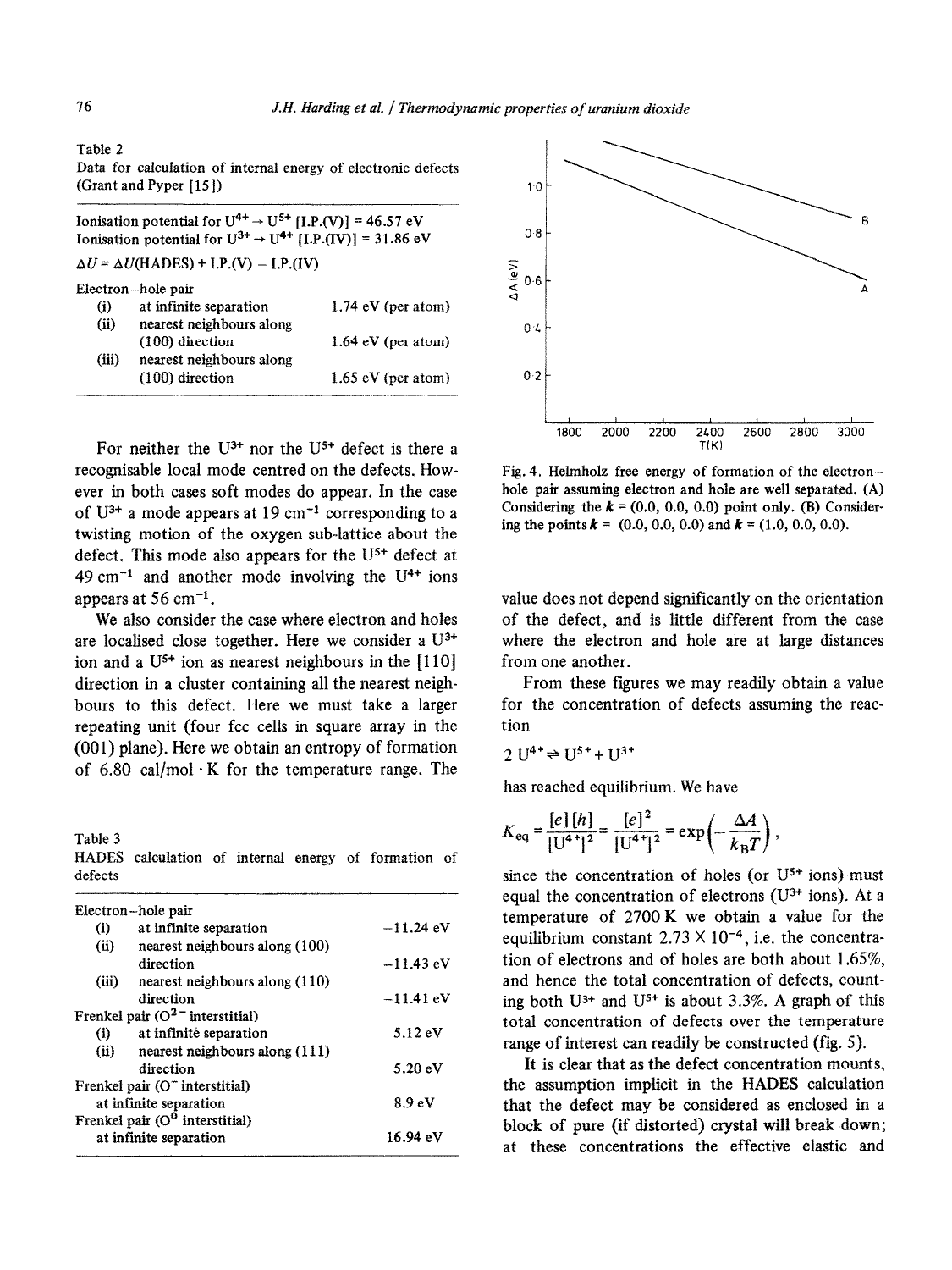

**Fig. 5. Concentrations of electrons and holes, ignoring interactions and exclusion effects. The quoted concentration is**   $([U^{3+}] + [U^{5+}])/[U_{total}]$  in percent.

**dielectric constants** of the crystal will be different from the values used to obtain the potentials. In addition the expansion of the lattice at these temperatures will modify the results. For this reason it is hard to estimate our quantitative accuracy through the qualitative conclusions do not seem in doubt. Further calculations on these lines are desirable but the above is quite sufficient to indicate a considerable contribution from the electronic defects.

## **5. Calculations on the Frenkel defects on the oxygen sub-lattice**

We now consider the effects of atomic defects on our predictions. The method of calculation is similar to that described in section 4. We consider the case where the vacancy and interstitial oxygen are isolated and where the interstitial is doubly charged. In this case the vibrational contribution to the entropy is negative, having a constant value of  $-1.0$  cal/mol  $\cdot$  K in the temperature range 2000-3000 K. Here there are two modes quite strongly localised on the defect, at 182 and 270  $cm^{-1}$ . The energy of formation of the

defect is 5.1 eV per defect which gives a defect concentration of about  $10^{-4}$  defects per lattice site.

It is clear that there are many more oxygen defects that might be considered, but on the basis of this one calculation it seems that the contribution of such defects to the anomalous specific heat will be much less than has been suggested. The atomic defect contribution may, however, be more significant close to the melting temperature.

## 6. Conclusions

The evidence from the anomalous specific heat of Urania at high temperatures suggests that there is a source of entropy, of the order of 10 cal/mol  $\cdot$  K. The calculations in this paper show that it is highly unlikely that Frenkel defects on the anion sub-lattice can provide more than a small proportion of this. However the contribution from electronic defects is large and could account for it. In the present paper we have considered only one small polaron reaction

$$
2\mathrm{U}^{4+} \rightarrow \mathrm{U}^{3+} + \mathrm{U}^{5+}
$$

It is apparent that there are others, which, although having a higher activation energy may make significant contributions close to the melting point. Also there is the configurational entropy term which we do not consider in this paper. With this in mind, we conclude that there is now strong evidence that electronic defects make a major contribution to the specific heat anomaly. A fuller analysis of the many contributions to the specific heat will be published separately  $[1]$ .

### References

- **[l] P. Browning, J.H. Harding, P. Masri and A.M. Stoneham, in preparation.**
- [ 21 **C.R.A. Catlow, Proc. Roy. Sot. (London) A353 (1977) 533.**
- **[3] C.R.A. Catlow, J. Chem. Sot. (Faraday II) 74 (1978) 1901.**
- **[4] D.A. MacInnes, SRD Report R117 (1978) and J. Nucl. Mater., to be published.**
- [5] D.A. MacInnes, SRD Report R130 (1978).
- **]6] D.A. MacInnes, SRD Report R151 (1979) and IAEA**  Symp. on Thermodynamics of Nuclear Materials IAEA-SM-236/37.